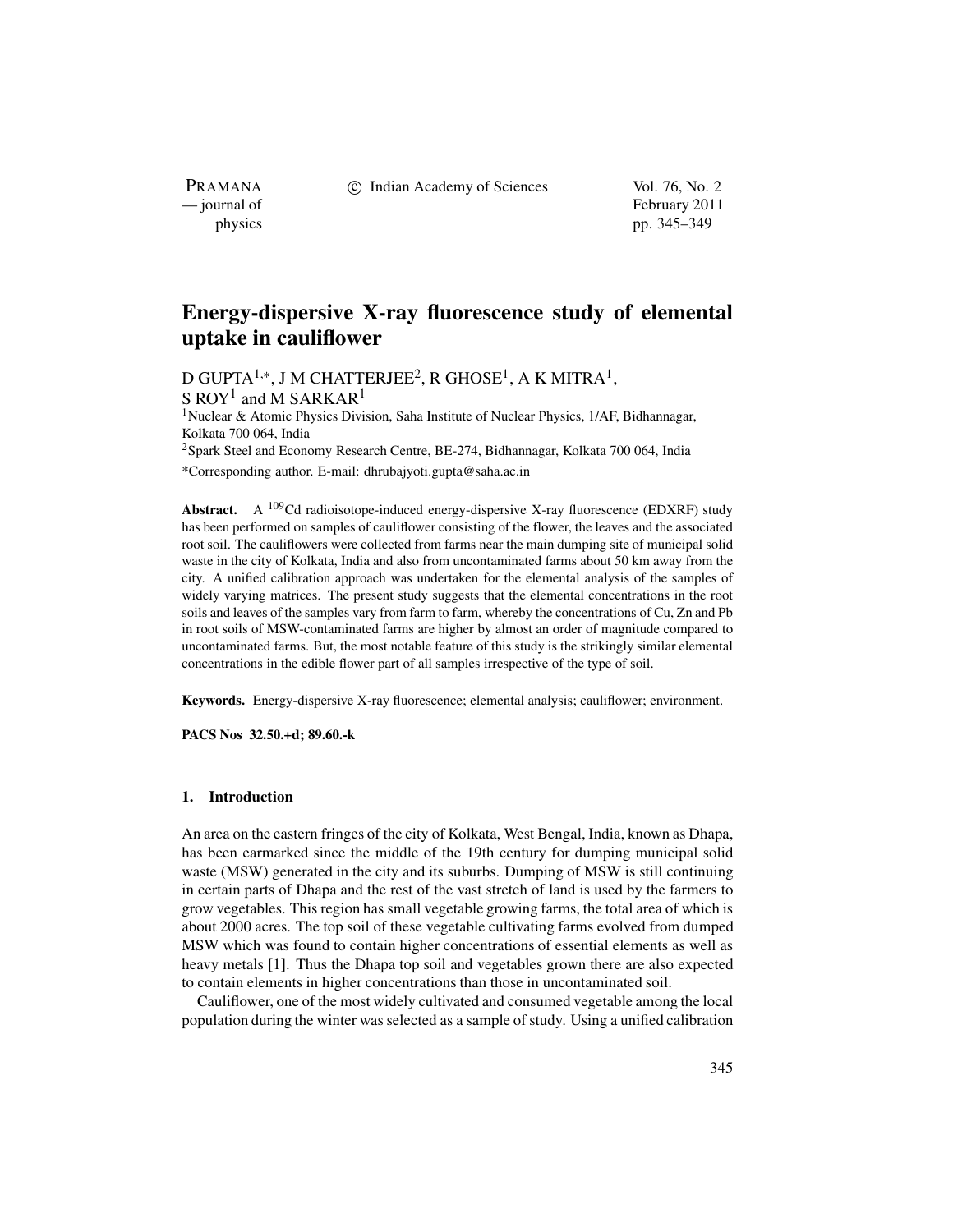### *D Gupta et al*

approach in the EDXRF analysis technique, investigation has been made to characterize the elemental distribution in root soil, leaves and flower of each sample collected from Dhapa and from two village farms, about 50 km away from Kolkata.

#### **2. Experimental procedure**

#### 2.1 *Sample collection and preparation*

During the harvesting season, cauliflowers from two farms of Dhapa, approximately 300 m apart, were collected. These farms are about 1 km away from the present dumping site of the MSW. The cauliflower plants including their respective root zone soils (root soils) are further referred to as Dp1 from the first farm (1) and Dp2 from the other farm (2). Fully-grown cauliflowers along with the root soils were also collected from two villages about 50 km away from Kolkata during the same period of the year. The soil of those villages may be considered as 'uncontaminated' when compared with that of Dhapa. These samples collected from villages are labelled as Cs1 and Cs2.

The root-soil samples were first air dried, large impurities like pebbles, stones, twigs, plastics were removed, and then the samples were dried in an oven at 105◦C. Two parts of each dried soil sample was then mixed with one part of cellulose to make pellets in a hydraulic press. Following similar technique, a pellet was also prepared with the National Institute of Standard and Technology (NIST) Reference Material (NIST-SRM 2586) comprising 'Soil containing lead from paint'.

Edible flower part and leaves of the cauliflower samples were dissected, washed in triple distilled water, dried and kept frozen at  $-20\degree$ C for 24 h. After lyophilization, the samples were kept in a desiccator for 24 h. Pure sample pellets were made from the dry samples of the edible part and the leaves without mixing any binder. Similarly, a pure pellet of NIST-SRM1570a comprising 'Spinach leaves' was also made.

### 2.2 *Experimental set-up*

The experimental set-up consisted of a  $^{109}$ Cd source (4 mm Ø) of effective activity 325 MBq and a Si(Li) detector (active crystal area  $= 12$  mm<sup>2</sup> and resolution of 159 eV at 5.9 keV). The mechanical arrangement showing relative positions of the source, sample and the detectors along with the graded collimators is shown in figure 1. Graded collimators made of Bi, Cu and Al were placed at both the entrance and the exit ports of the sample holder. From a transmission measurement [2] it was observed that the effective angles of incidence and emergence were  $45.7° \pm 2°$  and  $44.8° \pm 2°$ , respectively. The source–sample holder assembly was fitted inside a perspex chamber with silica gel to keep the environment clean and dry. Data acquisition was done on an EG&G ORTEC MCA card.

#### **3. Analysis**

The entire analysis of the EDXRF spectra was done using the quantitative X-ray analysis system (QXAS) [3]. The full fundamental parameters (FFP) program in the QXAS

346 *Pramana – J. Phys.,* **Vol. 76, No. 2**, **February 2011**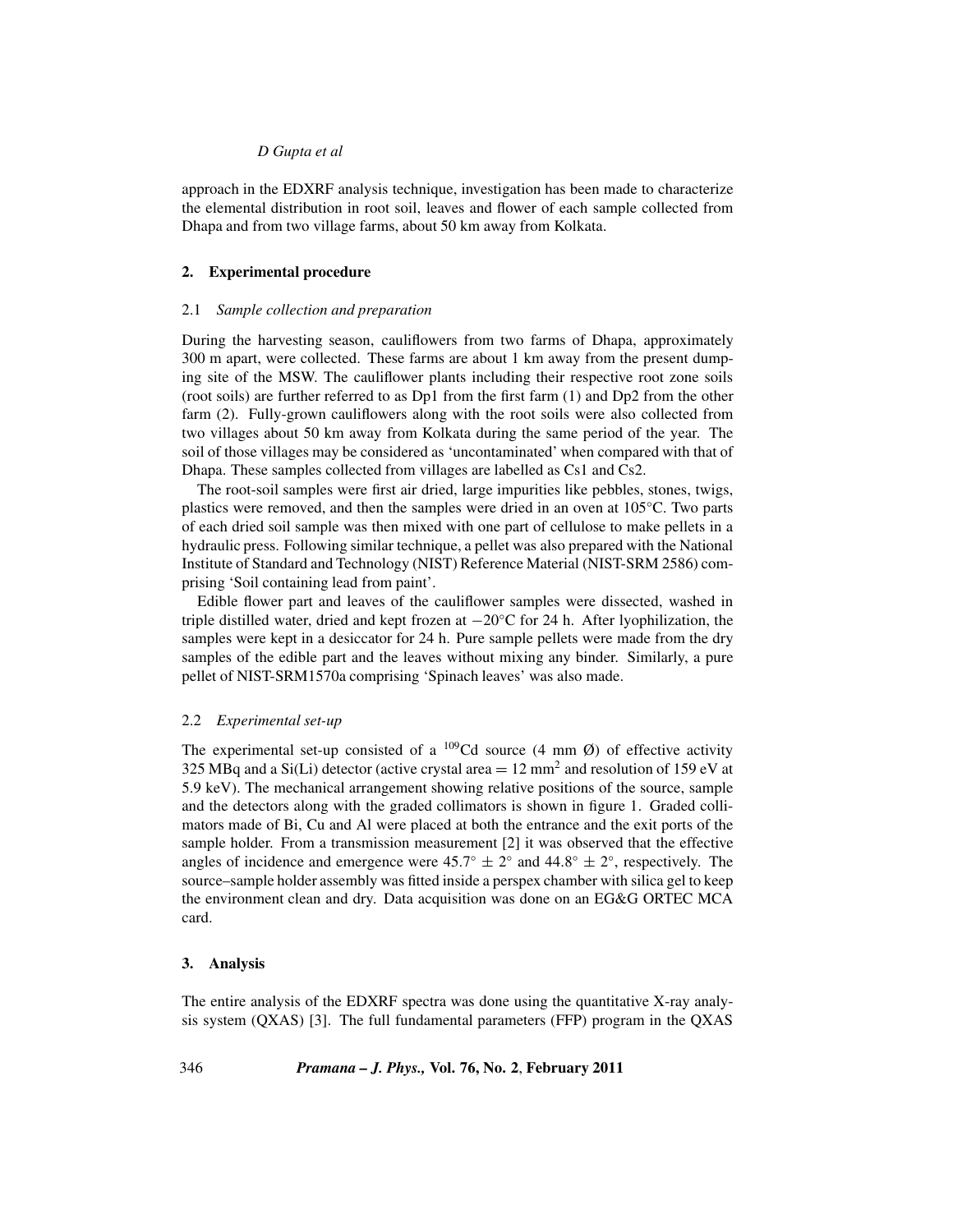*EDXRF study of elemental uptake in cauliflower*



**Figure 1.** Schematic diagram of source–target–detector arrangement of the 109Cd-Si(Li) EDXRF experimental set-up along with the graded collimators.

software was used for the quantitative analysis [4–6]. Dark matrix which was mainly composed of the low-*Z* elements (H, C, O etc.) of the sample was calculated by the FFP code as a weighted combination of two elements *Z* and *Z*+2. For this purpose, the code requires the input of geometrical constants for fluorescent and scattered X-rays.

To get geometrical constants for fluorescence lines, standard foils were placed at the sample position under the same experimental conditions. In order to obtain the geometrical constants for scattered peaks, several standards comprising of compounds or mixtures (of known stoichiometry) of low-*Z* elements were prepared and irradiated in identical experimental conditions. The average geometrical scatter constants  $G_{\text{coh}} = 102.0$  and  $G_{\text{inc}} = 92.9$  along with the average geometrical fluorescence constant  $G_F = 7.64$  had been used for the quantitative analysis using QXAS.

The pellets made from the NIST standards (SRM 2586: soil and 1570a: spinach) were quantitatively analysed with the QXAS program. Their results are found to be within 10% of the cited values by NIST. After establishing the validity of the method with the NIST-SRMs, the samples of cauliflower root soils, edible flower parts and leaves were quantified following the same procedure.

#### **4. Results and discussions**

The EDXRF quantified elemental distributions in the root soil of samples of Dp1,2 and of Cs1,2 show that concentrations of trace metals Cr, Mn, Ni and Sr are higher in the

*Pramana – J. Phys.,* **Vol. 76, No. 2**, **February 2011** 347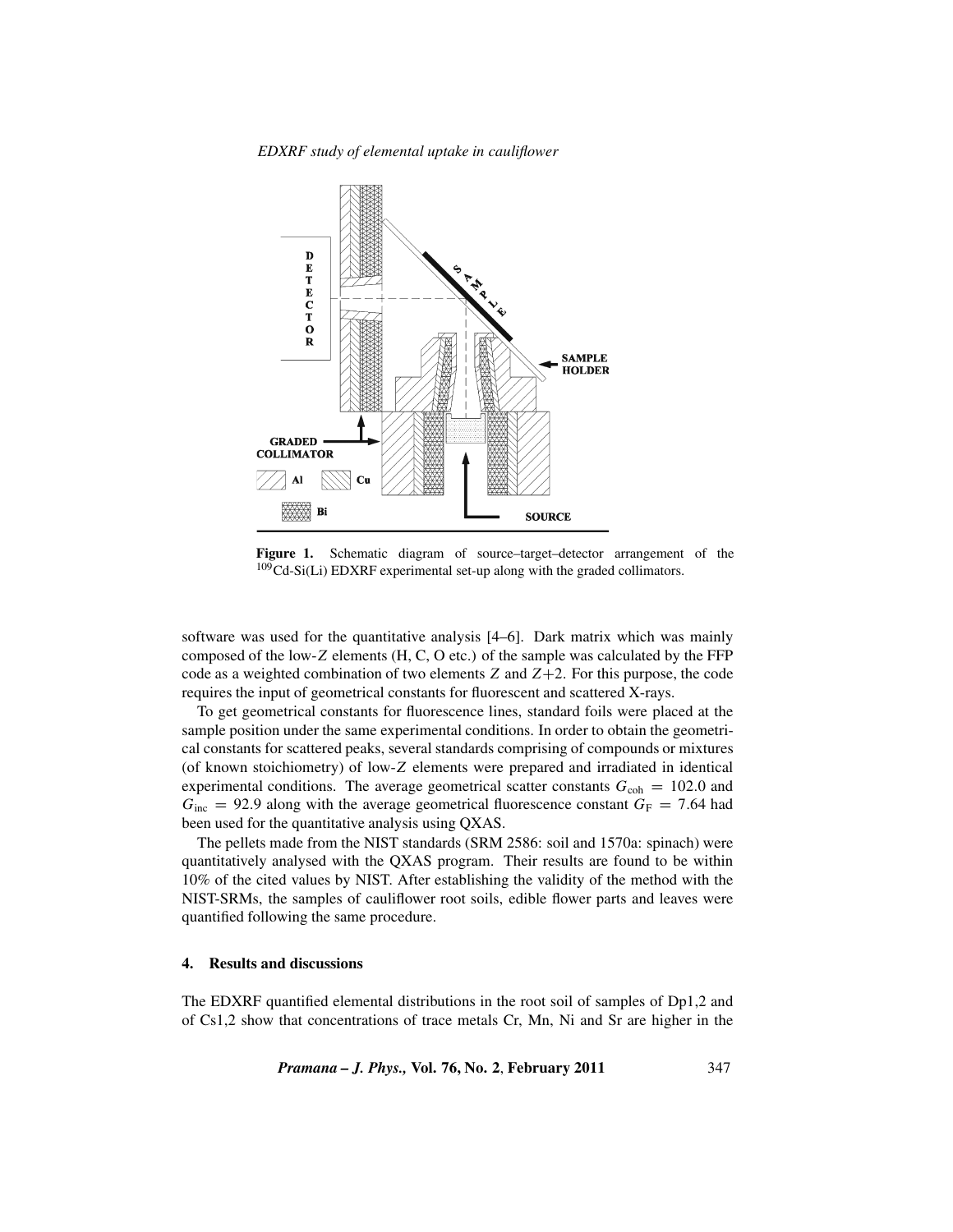#### *D Gupta et al*

dumping site samples while Cu, Zn and Pb are higher by almost an order of magnitude compared to the countryside samples (see figure 2).

Most ions, along with the available toxic ones are expected to get accumulated in the leaves. Leaf samples of the cauliflowers from the dumping site Dp1 showed higher concentrations of Fe, Cu and Pb, although the concentrations of these elements in both Dp1 and Dp2 soil samples were high. Pb was below the detection limit for other samples.

It is quite remarkable that the edible part of cauliflower of the two samples from Dhapa  $(Dp1,2)$  as well as the two control samples from countryside  $(Cs1,2)$  did not show much difference in elemental compositions. A slightly higher (almost 1.5 times) concentration of Ca and Fe was seen in Dp2 compared to the other three samples. Cu concentration was approximately twice higher in sample Dp1 than in Cs1,2. Pb was found to be below the detection limits in all the edible parts in spite of its significant presence in the dumping site soils.

## **5. Summary**

In the present investigation, radioisotope-induced EDXRF method has been employed to obtain the absolute quantification of elements in flower, leaves and root soil of the



**Figure 2.** Comparative plot of concentrations (mg*/*kg dry weight) of elements in (**a**) cauliflower root soils and (**b**) cauliflower edible parts of MSW dumping site samples Dp1, Dp2 and country side samples Cs1, Cs2, respectively.

348 *Pramana – J. Phys.,* **Vol. 76, No. 2**, **February 2011**